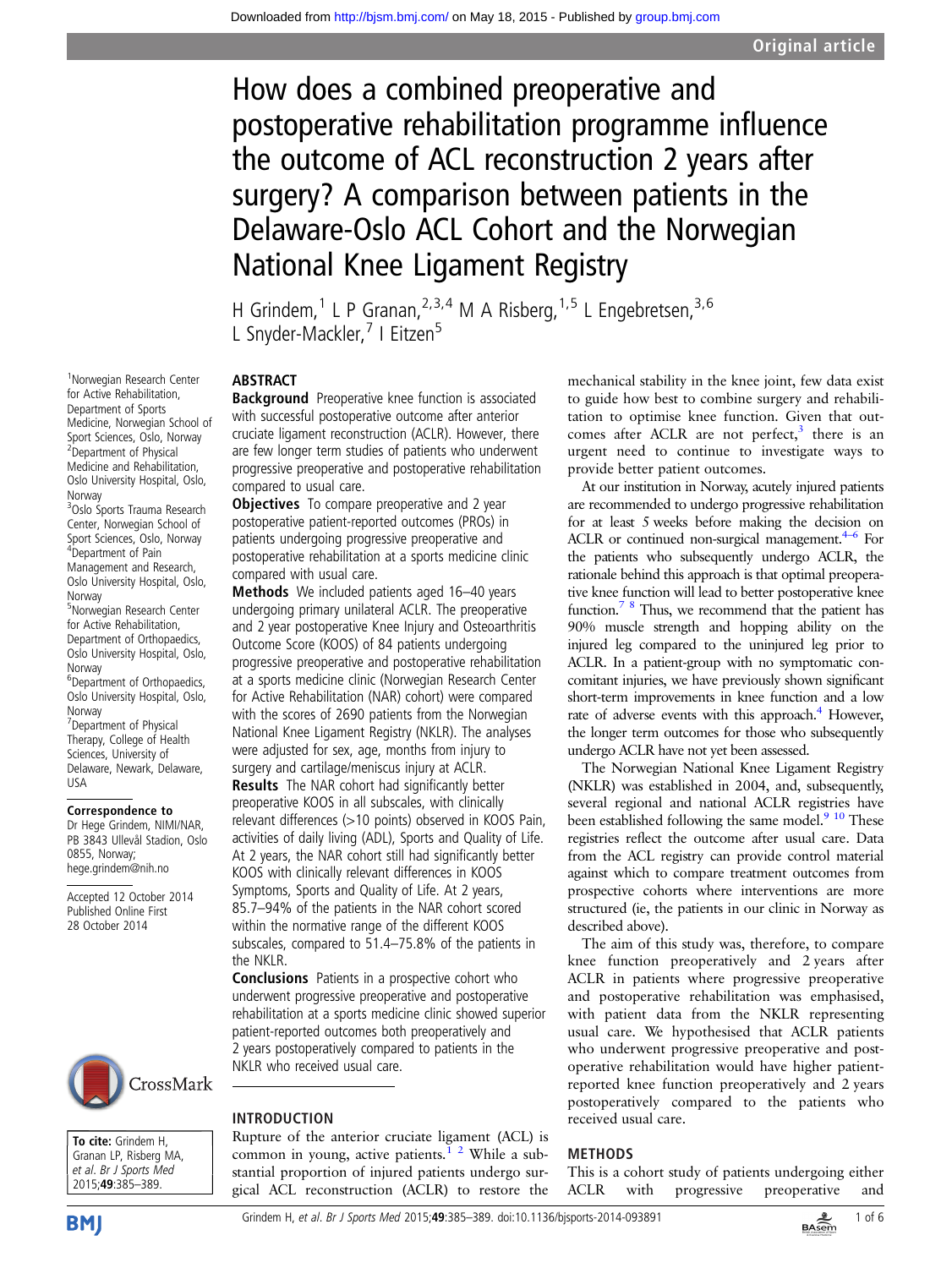# Original article

postoperative active rehabilitation at a sports medicine clinic (Norwegian Research Center for Active Rehabilitation, NAR) or ACLR with usual care (NKLR). The outcome of interest is the preoperative and 2-year postoperative follow-up assessed with the Knee Injury and Osteoarthritis Outcome Score (KOOS) form.[11 12](#page-4-0)

## **Patients**

The cohort receiving the progressive preoperative and postoperative active rehabilitation programme consists of patients in the Norwegian arm of the Delaware-Oslo ACL Cohort Study.<sup>[6](#page-4-0)</sup> <sup>13</sup> This is a binational prospective cohort study conducted by the University of Delaware (US arm) and the NAR (Norwegian arm). These patients will therefore be referred to as the NAR cohort. Patients were consecutively screened for inclusion at the Norwegian Sports Medicine Clinic (NIMI) between 2007 and 2011. They were included in the main cohort if they had sustained a unilateral ACL rupture within the past 3 months, were between 13 and 60 years of age, and participated more than or equal to twice per week in pivoting sports. Patients were excluded if they had bilateral injuries, previous injury to either knee, or if the MRI at inclusion showed other grade III knee ligament injury, fracture or full-thickness articular cartilage injuries. Patients with meniscus injuries were excluded only if they had symptoms during plyometric activities that were not resolved within 3 months from injury. All patients were followed regardless of whether they underwent ACLR or not; however, only patients who underwent ACLR were eligible for analysis in this paper. Patients in the NAR cohort underwent ACLR at seven different hospitals and received their rehabilitation at NIMI between 2007 and 2012.

The cohort receiving usual care consists of patients recorded in the NKLR between June 2006 and December 2010. The NKLR prospectively collects data on all patients undergoing cruciate ligament surgery in Norway, including those enrolled in the NAR cohort. Further details on both cohorts have been pub-lished elsewhere.<sup>[4 6 10](#page-4-0)</sup> <sup>14</sup> Approval from the Regional Committee for Medical Research Ethics was obtained, and patients signed a written consent form prior to data collection in both cohorts.

For this study, we extracted data on all patients included in the NAR cohort or the NKLR, aged 16–40 years, undergoing primary unilateral ACLR. To ensure that the cohorts were comparable, we excluded patients who had concomitant cartilage surgery or knee ligament surgery; concomitant posterior cruciate ligament (PCL) injury, lateral collateral ligament (LCL) injury or injuries to the posterolateral corner; previous cruciate ligament injury to the contralateral knee; or previous knee surgery to the index knee. The covariates obtained to evaluate the study cohorts were sex, age, months from injury to surgery, ACL graft, cartilage injury at ACLR and meniscus injury at ACLR. These data were extracted from the NKLR. The patients in the NAR cohort were identified and extracted from the NKLR so they were not included in both cohorts.

## Rehabilitation

All patients in the NAR cohort underwent a 5-week preoperative rehabilitation programme, which has previously been described in detail, including an appendix presenting the specific exercises, progression and exercise dosage.<sup>[4](#page-4-0)</sup> The aim of the preoperative rehabilitation was to regain at least 90% quadriceps and hamstrings strength, as well as hop performance on four single-legged hop tests<sup>13 15</sup> 1<sup>6</sup> prior to surgery.<sup>[17](#page-5-0)</sup> The rehabilitation programme consisted of heavy resistance strength training,

plyometrics and neuromuscular exercises, and was initiated as soon as joint effusion and range of motion (ROM) deficits were resolved (mean 60.4 days after injury).

The postoperative rehabilitation was to a larger extent individually tailored based on concomitant surgery, graft source and the patient's functional status. The postoperative rehabilitation was divided into three phases.<sup>17</sup> In the first phase (approximately 0–2 months postoperatively), the aim was to eliminate effusion, restore ROM and minimise muscular atrophy. Exercises in this phase included daily quadriceps contractions, ROM exercises and cycling as soon as tolerated. The aim of the second phase (approximately 2–6 months postoperatively) was to regain full control of weight-bearing terminal knee extension and at least 80% muscle strength and hopping ability. Neuromuscular training, strength training and plyometrics were progressively introduced during this phase. The strength training was initiated with two sets of 30 repetitions (low load) and gradually progressed to four sets of 4–6 repetitions (high load). Plyometric exercises were introduced once the strength training progressed to high load (typically 4 months postoperatively). The aim of the third phase (approximately 6–12 months postoperatively) was to regain at least 90% muscle strength and hopping ability, as well as to enable the transition to sports. This phase consisted of heavy resistance strength training and increasingly demanding plyometric exercises, as well as sport-specific drills.

## Outcome measures

The patients completed the KOOS preoperatively (after preoperative rehabilitation) and 2 years postoperatively. If patients underwent an ACL revision, the 2-year KOOS from the primary ACLR was used. The KOOS is a knee-specific self-assessment instrument for knee injuries that can lead to post-traumatic osteoarthritis. The form includes 42 items in five separately scored subscales: Pain (9 items), other symptoms (7 items), function in activities of daily living (ADL; 17 items), function in sport and recreation (Sports; 5 items) and knee-related quality of life (QoL; 4 items). KOOS has previously been validated for patients undergoing ACLR.<sup>11</sup> <sup>12</sup> A 10-point difference, in any subscale, was considered a clinically relevant difference.<sup>[18](#page-5-0)</sup> To detect a group difference of 10 points with an estimated SD of 20,  $\alpha$  level of 0.05 and 80% power, the a priori sample size calculation showed that 64 patients were needed in each group.

## **Statistics**

Differences in group characteristics were assessed with the  $\chi^2$ test for nominal data, the Mann-Whitney U test for ordinal data and t tests for interval data. Because patients with meniscus injuries were excluded from the NAR cohort only if they exhibited symptoms, a preliminary analysis was conducted to assess the interaction between the presence of meniscus injuries and cohort on all KOOS subscales, preoperatively and at 2 years. No significant interaction was found ( $p \ge 0.352$ ), thus the KOOS<KOOS?> in the two cohorts were not differently affected by meniscus injuries. Similarly, no significant interaction was found (p≥0.264) between low-volume and high-volume hospital or injury activity (p≥0.138) and cohort on any KOOS subscale. The median number of ACLRs per hospital was 28, and a low-volume hospital was defined as hospitals with 28 surgeries or less. Injury activity was classified as being injured during sports versus other activities.

A one-way between-groups analysis of covariance (ANCOVA) was conducted to compare KOOS in the two cohorts preoperatively and 2 years postoperatively. The β value and 95% CI were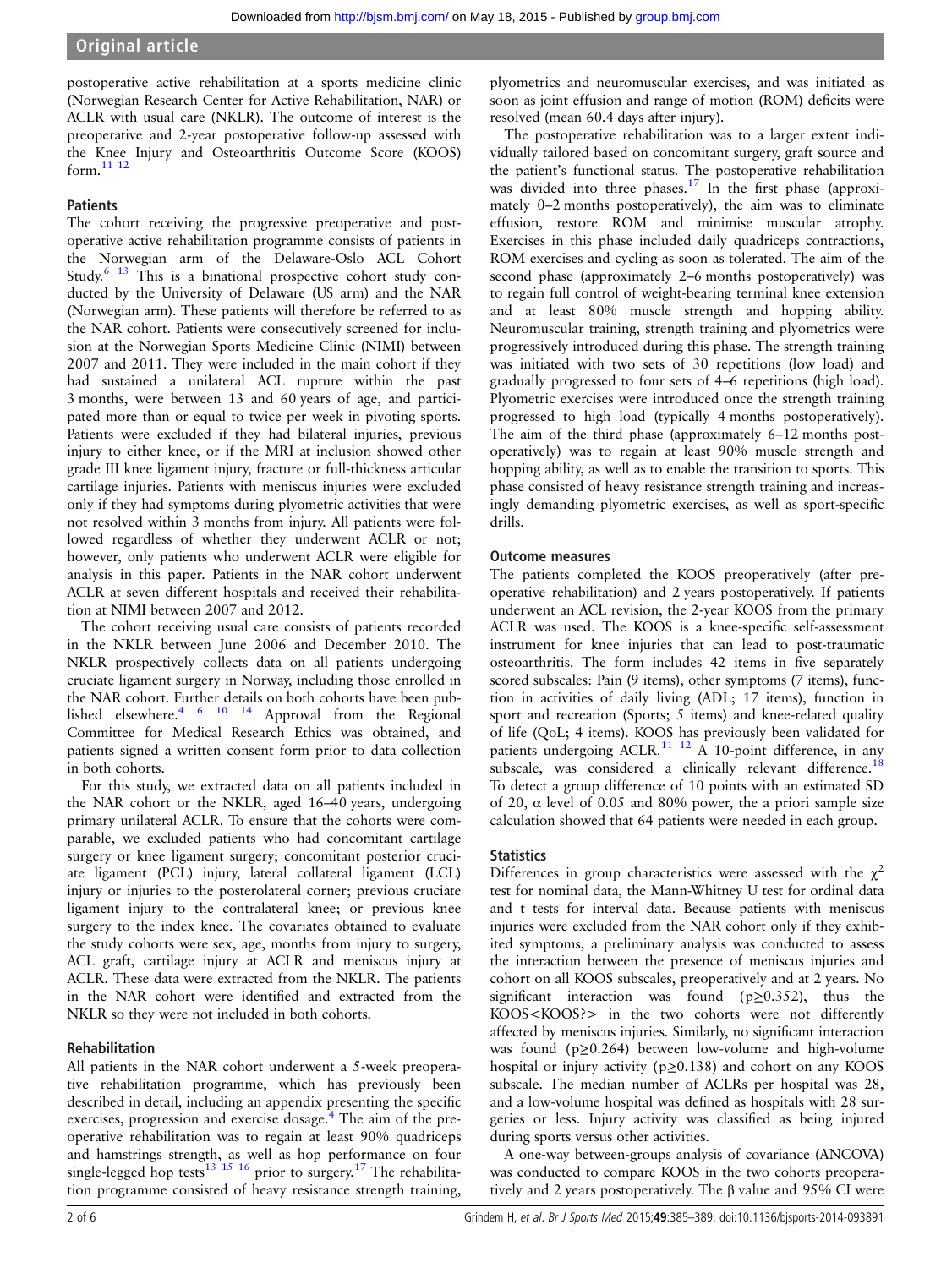reported, representing the difference in KOOS associated with the NAR protocol compared to usual care. The covariates included in the analysis were sex, age, time from injury to surgery, as well as the presence of cartilage and meniscus injury registered at ACLR. Because the NAR cohort had a significantly higher preoperative KOOS, an additional analysis of the 2 year postoperative KOOS was performed with preoperative KOOS added as a covariate. To avoid bias from ceiling effects in the NAR cohort, the analysis was stratified by the preoperative KOOS subscale score. Low/high preoperative scores were defined as scores below/above the median preoperative scores (cut-off points: Pain: 77.78, Symptoms: 75, ADL: 91.18, Sports: 45, QoL: 37.5).

The Statistical Product and Service Solutions (SPSS) for Windows, V.18.0 (SPSS, Chicago, Illinois, USA), was used to analyse the data.

To quantify the percentage of patients with KOOS within the normative range, we calculated sex-specific KOOS cut-off points for each subscale utilising the Jacobson method as described by Mann et al.<sup>[19](#page-5-0)</sup> For this method, KOOS data on a Swedish general population<sup>[20](#page-5-0)</sup> in the age group 18–34 years were used as the 'functional population' data, and the preoperative KOOS from the NKLR were used as the 'dysfunctional population' data.<sup>[19](#page-5-0)</sup>

#### RESULTS

From the NAR cohort, 84 of 94 eligible patients completed the 2-year KOOS (89.4%). We were unable to contact four patients,

| <b>Table 1</b> Patient characteristics of the NAR cohort, which |
|-----------------------------------------------------------------|
| underwent progressive pre-operative and postoperative           |
| rehabilitation and the NKLR cohort that represents usual care   |

|                                             | <b>NAR</b><br>$(n=84)$ | NKLR (n=2690)    | p<br>Value |
|---------------------------------------------|------------------------|------------------|------------|
| Sex, men/women (% men)                      | 39/45 (46.4)           | 1362/1328 (50.6) | 0.448      |
| Age, mean (SD)                              | 25.3(7.2)              | 24.9(7.7)        | 0.676      |
| Months from injury to surgery,<br>mean (SD) | 6.3(4.1)               | 6.8(4.2)         | 0.358      |
| ACL graft, $n$ $(\%)$                       |                        |                  |            |
| <b>BPTB</b>                                 | 31 (36.9)              | 548 (28.7)       | 0.104      |
| Hamstring                                   | 53 (63.1)              | 1358 (71.1)      | 0.116      |
| Cartilage injury, n (%)                     | 10 (11.9)              | 435 (16.2)       | 0.294      |
| ICRS grade                                  |                        |                  |            |
| I                                           | 3(3.6)                 | 119(4.7)         | 0.906      |
| $\mathbf{I}$                                | 4(4.8)                 | 130(5.1)         |            |
| Ш                                           | 1(1.2)                 | 43(1.7)          |            |
| IV                                          | 2(2.4)                 | 8(0.3)           |            |
| Meniscus injury, n (%)                      | 30 (35.7)              | 857 (31.9)       | 0.456      |
| Medial meniscus injury                      | 21(25.0)               | 518 (19.3)       | 0.190      |
| Resection                                   | 6(7.1)                 | 257(9.6)         | 0.458      |
| Suture/fixation                             | 11(13.1)               | 166(6.2)         | 0.011      |
| Untreated                                   | 4(4.8)                 | 87(3.2)          | 0.354      |
| Lateral meniscus injury                     | 18 (21.4)              | 510 (19.0)       | 0.570      |
| Resection                                   | 11(13.1)               | 324 (12.0)       | 0.771      |
| Suture/fixation                             | 2(2.4)                 | 66(2.5)          | 0.966      |
| <b>Untreated</b>                            | 5(6.0)                 | 116(4.3)         | 0.413      |

ICRS grade missing from 135 patients in the NKLR.

ACL graft source missing from 779 patients in the NKLR.Eight medial menisci and four lateral menisci were treated with trephination in the NKLR.

BPTB, Bone-patellar tendon-bone; ICRS, International Cartilage Repair Society; NAR, Norwegian Research Center for Active Rehabilitation; NKLR, Norwegian National Knee Ligament Registry.

two patients withdrew from the study, two patients declined to attend the follow-up and two patients had moved abroad. From the NKLR database, 5769 patients were eligible. As 3079 patients had missing data on time from injury to surgery, or missing data on all KOOS subscales at follow-up, or both, 2690 patients in the NKLR were included in the analyses (46.6%).

Sixty-one (72.6%) patients in the NAR cohort had achieved the preoperative functional aims. There were no significant differences between the two cohorts in age, sex, time to surgery, or presence or severity of cartilage injuries (table 1). Further, there was no significant difference in the presence of meniscus injuries; however, a higher proportion of patients in the NAR cohort had medial meniscus injuries treated with suture or fixation.

[Table 2](#page-3-0) shows the KOOS preoperatively and at 2 years for both cohorts. The NAR cohort, who had performed progressive preoperative rehabilitation, had significantly better preoperative KOOS in all subscales. The differences in all subscales except Symptoms were clinically relevant, with a group difference of 24.6 points observed in KOOS Sports. At 2 years, the NAR cohort still showed significantly better KOOS in all subscales, and clinically relevant differences were found in KOOS Symptoms, Sports and QoL. The largest group difference was still in KOOS Sports (17.7). At 2 years, the percentage of patients in the NAR cohort scoring within the normative range in the different KOOS subscales ranged from 85.7% to 94%, while 51.4% to 75.8% of the patients in the NKLR scored within the normative range.

After adjusting for the preoperative KOOS, the NAR cohort had significantly better KOOS Symptoms, Sports and Recreation and QoL scores [\(table 3](#page-3-0)). In patients who had preoperative scores below the median score, the NAR cohort showed 20.6 higher KOOS Sports scores (p=0.003), and 12.3 points higher KOOS QoL scores ( $p=0.006$ ).

#### **DISCUSSION**

This study compared the preoperative and 2-year postoperative patient-reported knee function in patients who underwent progressive preoperative and postoperative rehabilitation at a sports medicine clinic versus usual care. The main findings of this study are the large differences in the KOOS Sports and QoL subscales, favouring the NAR cohort. These patients were recommended to regain 90% quadriceps and hamstring strength, as well as hopping performance, prior to surgery. Compared to usual care, they had superior preoperative patientreported knee function, and still exhibited superior patientreported knee function 2 years after surgery, with 86–94% of patients scoring within the normative range in the different KOOS subscales.

#### Clinical implications

Patients in the NAR cohort also exhibited significantly better 2-year KOOS Symptoms, Sports and QoL scores after adjusting for the preoperative scores. Clinically relevant differences were established for the patients who had low KOOS Sports and QoL preoperative scores. As the patients in the NAR cohort had preoperative KOOS that were comparable to the 2-year outcome after usual care, the lack of a large effect from surgery to 2 years postoperatively is most likely attributed to ceiling effects in the NAR cohort. The stratified analysis [\(table 3\)](#page-3-0) supports this view, showing large and clinically relevant differences between the cohorts in the patients with below median preoperative KOOS Sports and QoL scores, but not in the patients with above median preoperative scores. Of the five KOOS subscales,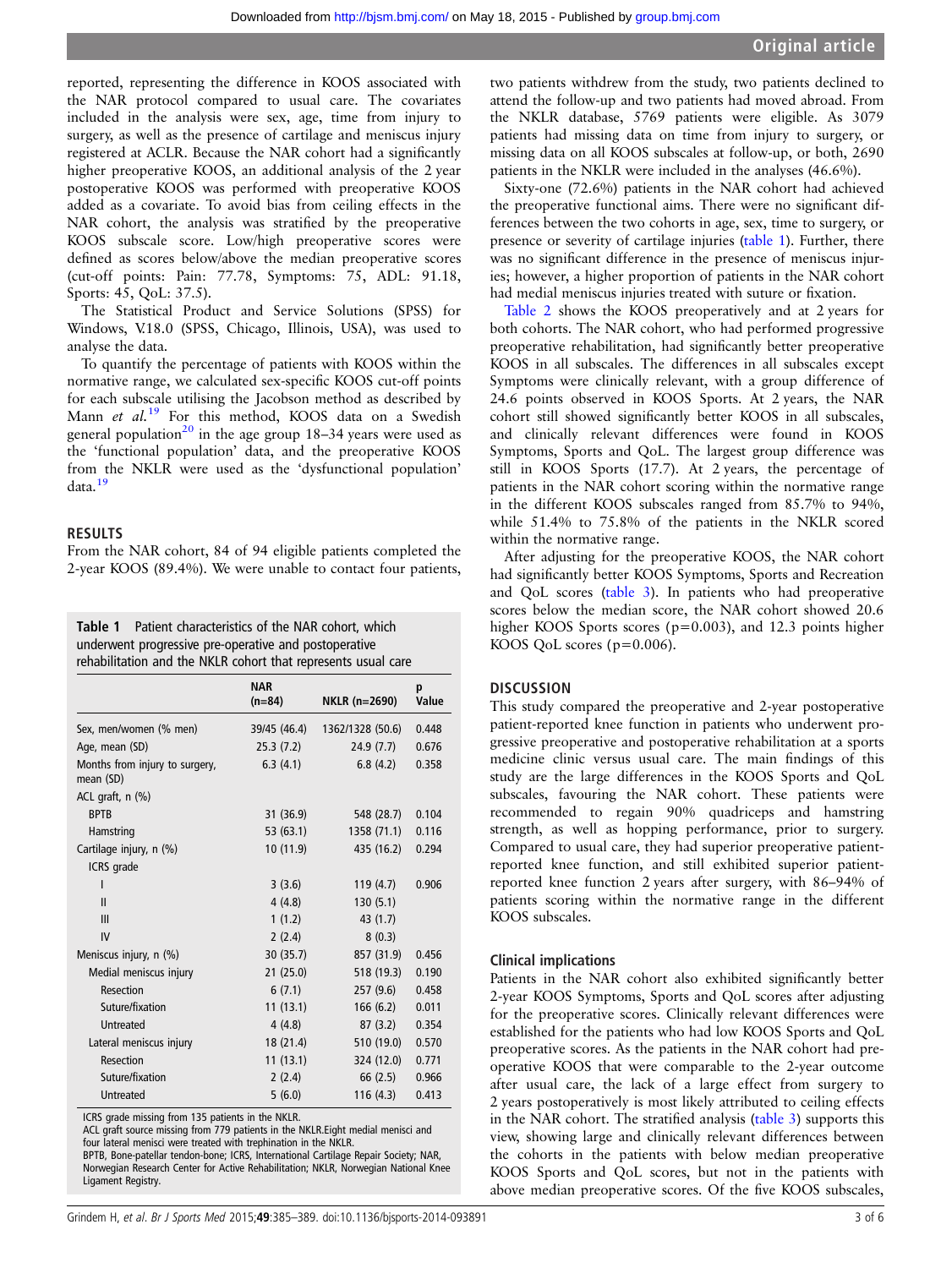<span id="page-3-0"></span>Table 2 Preoperative and 2-year postoperative KOOS and percentage of patients with KOOS within the normative range

|                         |                           | Preoperative               |                                                  |                              | 2 Years |                            |                                                  |                     |         |
|-------------------------|---------------------------|----------------------------|--------------------------------------------------|------------------------------|---------|----------------------------|--------------------------------------------------|---------------------|---------|
| <b>KOOS</b><br>subscale | Cohort                    | <b>Mean</b><br>(SD)        | Percentage within<br>normative range<br>(95% CI) | $\beta$ (95% CI)             | p Value | Mean<br>(SD)               | Percentage within<br>normative range<br>(95% CI) | $\beta$ (95% CI)    | p Value |
| Pain                    | <b>NAR</b><br><b>NKLR</b> | 87.0 (10.7)<br>75.9 (16.8) | 63.1 (52.8 to 73.4)<br>34.9 (33.0 to 36.8)       | $11.5(8.0 \text{ to } 15.0)$ | < 0.001 | 93.5(10.3)<br>86.0(15.1)   | 89.3 (82.7 to 95.9)<br>65.3 (63.5 to 67.1)       | 7.6 (4.4 to 10.9)   | < 0.001 |
| Symptoms                | <b>NAR</b><br><b>NKLR</b> | 82.6 (12.9)<br>73.6 (17.3) | 59.5 (49.0 to 70.0)<br>39.6 (37.6 to 41.6)       | $9.5$ (5.8 to 13.1)          | < 0.001 | 89.2 (11.9)<br>77.4 (18.0) | 86.9 (79.7 to 94.1)<br>51.4 (49.5 to 53.3)       | 11.9 (8.0 to 15.8)  | < 0.001 |
| <b>ADL</b>              | <b>NAR</b><br><b>NKLR</b> | 94.7(10.1)<br>85.1(16.3)   | 81.0 (72.6 to 89.4)<br>50.5 (48.5 to 52.5)       | 10.0 (6.5 to 13.3)           | < 0.001 | 98.0(5.6)<br>92.5 (12.8)   | 94.0 (88.9 to 99.1)<br>75.8 (74.2 to 77.4)       | $5.5$ (2.8 to 8.3)  | < 0.001 |
| <b>Sports</b>           | <b>NAR</b><br><b>NKLR</b> | 69.1 (21.4)<br>45.2 (26.6) | 61.9 (51.5 to 72.3)<br>23.3 (21.6 to 25.0)       | 24.6 (19.0 to 30.2)          | < 0.001 | 85.1 (16.2)<br>67.6(25.9)  | 86.9 (79.7 to 94.1)<br>57.2 (55.3 to 59.1)       | 17.7 (12.1 to 23.2) | < 0.001 |
| QoL                     | <b>NAR</b><br><b>NKLR</b> | 49.6 (20.0)<br>36.0(18.1)  | 41.7 (31.2 to 52.2)<br>18.2 (16.6 to 19.8)       | 13.8 (9.9 to 17.8)           | < 0.001 | 78.6 (20.4)<br>67.7(22.7)  | 85.7 (78.2 to 93.2)<br>68.4 (66.6 to 70.2)       | 10.8 (5.9 to 15.7)  | < 0.001 |

β Represents the difference in KOOS associated with the NAR cohort versus the NKLR after adjustment for sex, age, time from injury to surgery, meniscus injury at ACLR and cartilage injury at ACLR. Positive values indicate higher scores in the NAR cohort.

ACLR, anterior cruciate ligament reconstruction; ADL, activities of daily living; KOOS, Knee Injury and Osteoarthritis Outcome Score; NAR, Norwegian Research Center for Active Rehabilitation; NKLR, Norwegian National Knee Ligament Registry; QoL, quality of life.

the KOOS Sports and QoL are shown to be the most responsive and to contain the most patient-relevant items after ACLR.<sup>[11](#page-4-0) [21](#page-5-0)</sup>

Several studies of preoperative determinants of successful rehabilitation after ACLR concluded that results may be optimised when muscle strength and ROM deficits are reduced.<sup>7</sup> <sup>8</sup> <sup>22–24</sup> Additionally, a recent randomised study showed that a 6-week preoperative rehabilitation programme led to improved outcomes 12 weeks after surgery. $25$  All patients in the NAR cohort underwent progressive rehabilitation prior to surgery, which led to significant improvements in knee function and few adverse events.<sup>[4](#page-4-0)</sup> The current study shows that these patients not only had significantly better preoperative knee function but also superior knee function 2 years after surgery compared to usual care. Thus, the results of this study indicate that there is untapped potential for improving knee function prior to ACLR in the standard practice in Norway.

The optimal preoperative rehabilitation programme is, however, still unknown. In comparison to the study by Shaarani et  $al$ ,<sup>[25](#page-5-0)</sup>, the patients in the NAR cohort followed a more intensive preoperative protocol, including perturbation training and introduction of plyometric exercises and heavy resistance strength training as soon as tolerated (approximately 2 months after injury).<sup>[4](#page-4-0)</sup> Randomised studies comparing different preoperative rehabilitation programmes are therefore needed. Note

that the time from injury to surgery was not different between the NAR cohort  $(6.3 \pm 4.1 \text{ months})$  and the NKLR  $(6.8 \pm 4.2 \text{ m})$ months), indicating that the preoperative rehabilitation did not entail postponing the date of surgery for these patients.

#### Why did the outcomes differ between groups?

We acknowledge that being treated at a sports medicine clinic may include benefits over and above the rehabilitation protocol itself. It is likely that patient education and psychological strategies utilised by the doctors and physiotherapists treating the NAR cohort differ from usual care. Clinicians treating the NAR cohort placed heavy emphasis on educating the patients about their injury, the ACLR procedure and the importance of rehabilitation. The rehabilitation focus was to regain knee function and muscle strength using functional milestones and repeated testing prior to surgery, and at 6 months, 1 year and 2 years postoperatively. Thus, we believe these patients benefitted from more comprehensive follow-ups and clearer goal setting than usual care. While offering emotional and listening support is considered a natural part of the clinicians' jobs, no standardised form of cognitive behavioural therapy was used and none of the patients were referred to sports psychologists. However, such an intense rehabilitation programme could worsen patient outcomes if the knee was inherently unstable.

Table 3 Difference in 2-year postoperative KOOS in patients with below and above median preoperative scores after adjustment for preoperative KOOS

|               |                              |         |            | Low preoperative score |                               | High preoperative score |            |             |                      |         |
|---------------|------------------------------|---------|------------|------------------------|-------------------------------|-------------------------|------------|-------------|----------------------|---------|
|               | All patients                 |         | N          |                        |                               |                         | N          |             |                      |         |
|               | $\beta$ (95% CI)             | p Value | <b>NAR</b> | <b>NKLR</b>            | $\beta$ (95% CI)              | pValue                  | <b>NAR</b> | <b>NKLR</b> | $\beta$ (95% CI)     | p Value |
| Pain          | $2.9$ (0.0 to 5.8)           | 0.053   | 12         | 1059                   | $3.4$ (-5.9 to 12.6)          | 0.472                   | 72         | 1296        | $2.9$ (0.4 to 5.3)   | 0.023   |
| Symptoms      | 8.5 (4.9 to 12.2)            | < 0.001 | 33         | 1270                   | 6.2 $(-0.1 \text{ to } 12.5)$ | 0.053                   | 51         | 1123        | $9.7$ (5.4 to 13.9)  | < 0.001 |
| ADL           | $2.3$ (-0.1 to 4.8)          | 0.065   | 16         | 1271                   | 4.5 $(-2.0 \text{ to } 11.0)$ | 0.173                   | 68         | 1085        | $1.5$ (-0.7 to 3.7)  | 0.191   |
| <b>Sports</b> | 7.6 (2.4 to 12.7)            | 0.004   | 14         | 1253                   | 20.6 (7.0 to 34.1)            | 0.003                   | 70         | 1088        | 5.1 (0.2 to $10.0$ ) | 0.042   |
| QoL           | 5.5 $(0.8 \text{ to } 10.2)$ | 0.022   | 27         | 1477                   | 12.3 (3.6 to 21.0)            | 0.006                   | 57         | 894         | $2.1$ (-2.9 to 7.2)  | 0.409   |

β Represents the difference in KOOS associated with the NAR cohort versus the NKLR after adjustment for preoperative KOOS, sex, age, time from injury to surgery, meniscus injury at ACLR and cartilage injury at ACLR. Positive values indicate higher scores in the NAR cohort.

Low/high preoperative scores are defined as scores below/above the median preoperative scores (cut-off points: Pain: 77.78, Symptoms: 75, ADL: 91.18, Sports: 45, QoL: 37.5). ACLR, anterior cruciate ligament reconstruction; ADL, activities of daily living; KOOS, Knee Injury and Osteoarthritis Outcome Score; NAR, Norwegian Research Center for Active Rehabilitation; NKLR, Norwegian National Knee Ligament Registry; QoL, quality of life.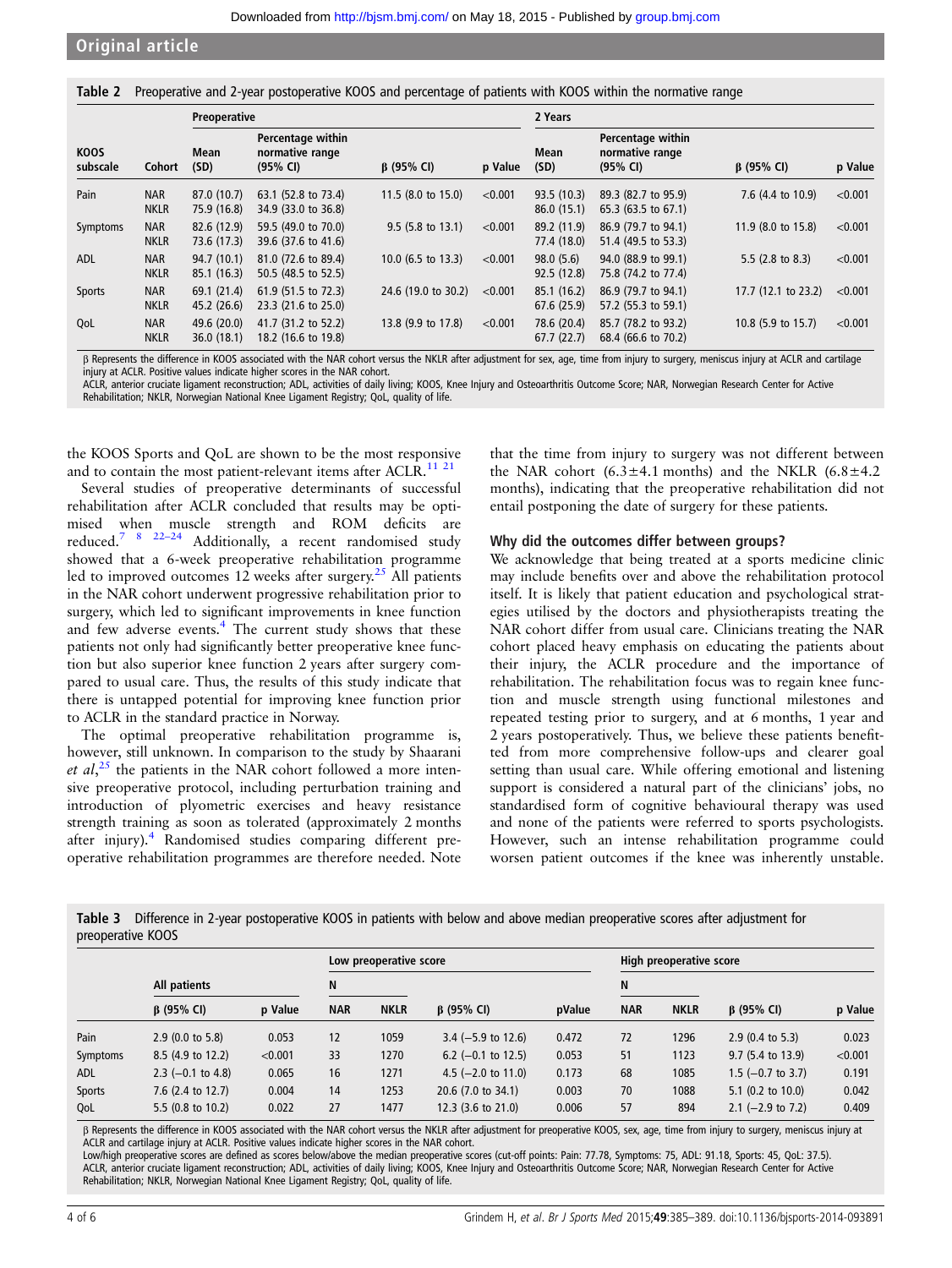<span id="page-4-0"></span>We believe our study addressed a question that had equipoisedoes intense rehabilitation benefit or harm patients who may undergo ACLR.

The major limitation of this study is that the study design does not allow us to solidly infer about causality, that is, whether it was the rehabilitation or other unmeasured factors that caused superior outcomes in the NAR cohort. Another limitation is the lack of KOOS early after injury. Although the short-term benefit of the preoperative rehabilitation in the NAR cohort has been shown in a previous publication, $4$  the NKLR does not have access to patient outcomes in the period between injury and surgery. The patients in the NAR cohort may be hypothesised to be more motivated for rehabilitation or to have a higher socioeconomic level than the general population. However, the NKLR comprises patients from all sports medicine clinics, and the treatment expenses for the patients in the NAR cohort were covered by the public healthcare system (expenses for surgery as well as rehabilitation for 6 months after injury and 6 months after surgery), or by compulsory sports insurance. Further, only two patients (1.2% per year) in the NAR cohort underwent revision surgery, which is comparable to the previously reported annual revision rate of 0.9% in the NKLR.<sup>9</sup> The major strength of this study is the robustness of the outcome data from the NKLR due to the large number of patients. However, a large percentage of the patients had missing data. The baseline or 2-year KOOS did not differ in any relevant way between patients with complete data and patients with partially complete data (mean differences ranging from 1.3 to 4.7 in favour of patients with complete data), nor was there any relevant difference in demographics, concomitants or surgical data (data not shown). Furthermore, the NAR cohort is included from a prospective study with an 89.4% follow-up rate, benefitting from more continuous and comprehensive evaluation than what is common in registry studies. It is also relevant that this study evaluates outcomes of the largest patient group that experiences ACL injuries and receives ACLR—young active patients of both sexes.

## **CONCLUSION**

ACLR patients, aged 16–40 years, who followed a progressive preoperative and postoperative active rehabilitation programme at a sports medicine clinic showed superior 2-year postoperative patient-reported outcomes compared with patients who underwent usual care. Implementation of this treatment strategy will potentially enable the patient to regain knee function 2 years postoperatively that is comparable to the general population.

## What are the new findings?

- $\blacktriangleright$  This is the first study to utilise anterior cruciate ligament reconstruction (ACLR) registry data to compare treatment outcomes following usual care with a prospective cohort who underwent progressive preoperative and postoperative rehabilitation at a sports medicine clinic.
- ▶ ACLR patients who underwent progressive preoperative and postoperative active rehabilitation at the sports medicine clinic showed superior 2-year patient-reported outcomes compared with usual care.
- ▶ 86–94% of the ACLR patients who underwent progressive preoperative and postoperative rehabilitation at the sports medicine clinic had 2-year postoperative patient-reported outcomes comparable to the general population.

## How might it impact on clinical practice in the near future?

- $\blacktriangleright$  The treatment strategy described in this paper, including progressive preoperative and postoperative active rehabilitation and comprehensive functional testing, should be considered in the standard treatment protocol of patients who undergo ACLR.
- ▶ Based on our previous findings and the 2-year results in this paper, an intensive preoperative rehabilitation protocol including heavy resistance strength training and plyometrics should be considered beneficial, and not harmful, as long as functional criteria for initiation of exercises are met.
- $\blacktriangleright$  Future studies are needed to identify which parts of the described treatment strategy are the key factors responsible for the observed differences compared to usual care.

Acknowledgements The authors thank physiotherapists Annika Storevold, Ida Svege, Håvard Moksnes, Espen Selboskar, Karin Rydevik and Marte Lund for their assistance in data collection for this study. They acknowledge the Norwegian Sports Medicine Clinic, NIMI [\(http://www.nimi.no\)](http://www.nimi.no), for supporting the Norwegian Research Center for Active Rehabilitation (NAR;<http://www.active-rehab.no>) with rehabilitation facilities and research staff.

Contributors All authors contributed to the conception and design, interpretation of the data, critical revision and final approval of the article. IE, HG and LPG were responsible for data acquisition; HG and LPG were responsible for data analysis.

Competing interests None.

Patient consent Obtained.

Ethics approval The Regional Committee for Medical Research Ethics in South Eastern Norway.

Provenance and peer review Not commissioned; externally peer reviewed.

#### **REFERENCES**

- 1 Hewett TE, Di Stasi SL, Myer GD. Current concepts for injury prevention in athletes after anterior cruciate ligament reconstruction. Am J Sports Med 2013;41:216–24.
- 2 Spindler KP, Wright RW. Clinical practice. Anterior cruciate ligament tear. N Engl J Med 2008;359:2135–42.
- 3 Ardern CL, Taylor NF, Feller JA, et al. Fifty-five per cent return to competitive sport following anterior cruciate ligament reconstruction surgery: an updated systematic review and meta-analysis including aspects of physical functioning and contextual factors. Br J Sports Med 2014;48:1543–52.
- 4 Eitzen I, Moksnes H, Snyder-Mackler L, et al. A progressive 5-week exercise therapy program leads to significant improvement in knee function early after anterior cruciate ligament injury. J Orthop Sports Phys Ther 2010;40:705–21.
- Grindem H, Eitzen I, Moksnes H, et al. A pair-matched comparison of return to pivoting sports at 1 year in anterior cruciate ligament-injured patients after a nonoperative versus an operative treatment course. Am J Sports Med 2012;40:2509–16.
- 6 Grindem H, Eitzen I, Engebretsen L, et al. Nonsurgical or surgical treatment of ACL injuries: knee function, sports participation, and knee reinjury: the Delaware-Oslo ACL cohort study. J Bone Joint Surg Am 2014;96:1233–41.
- 7 Eitzen I, Holm I, Risberg MA. Preoperative quadriceps strength is a significant predictor of knee function two years after anterior cruciate ligament reconstruction. Br J Sports Med 2009;43:371–6.
- de Jong SN, van Caspel DR, van Haeff MJ, et al. Functional assessment and muscle strength before and after reconstruction of chronic anterior cruciate ligament lesions. Arthroscopy 2007;23:21–8, 28.e1-3.
- Maletis GB, Granan LP, Inacio MC, et al. Comparison of community-based ACL reconstruction registries in the U.S. and Norway. J Bone Joint Surg Am 2011;93 (Suppl 3):31–6.
- 10 Granan LP, Forssblad M, Lind M, et al. The Scandinavian ACL registries 2004– 2007: baseline epidemiology. Acta Orthop 2009;80:563–7.
- 11 Roos EM, Roos HP, Lohmander LS, et al. Knee Injury and Osteoarthritis Outcome Score (KOOS)—development of a self-administered outcome measure. J Orthop Sports Phys Ther 1998;28:88–96.
- 12 Roos EM, Roos HP, Ekdahl C, et al. Knee injury and Osteoarthritis Outcome Score (KOOS)—validation of a Swedish version. Scand J Med Sci Sports 1998;8:439–48.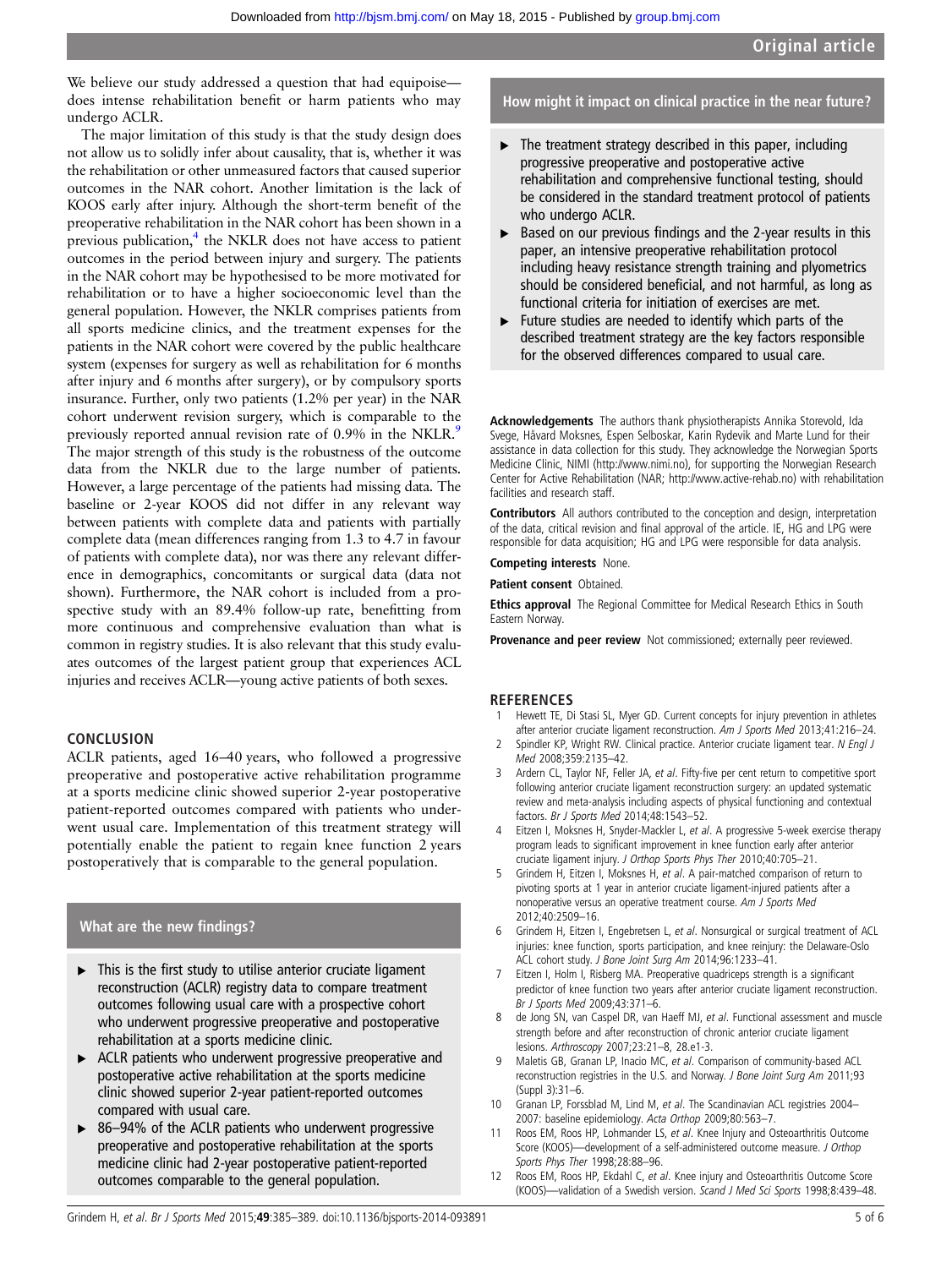## <span id="page-5-0"></span>Original article

- 13 Logerstedt D, Grindem H, Lynch A, et al. Single-legged hop tests as predictors of self-reported knee function after anterior cruciate ligament reconstruction: the Delaware-Oslo ACL cohort study. Am J Sports Med 2012;40:2348–56.
- 14 Granan LP, Bahr R, Steindal K, et al. Development of a national cruciate ligament surgery registry: the Norwegian National Knee Ligament Registry. Am J Sports Med 2008;36:308–15.
- 15 Noyes FR, Barber SD, Mangine RE. Abnormal lower limb symmetry determined by function hop tests after anterior cruciate ligament rupture. Am J Sports Med 1991;19:513-18.
- 16 Grindem H, Logerstedt D, Eitzen I, et al. Single-legged hop tests as predictors of self-reported knee function in nonoperatively treated individuals with anterior cruciate ligament injury. Am J Sports Med 2011;39:2347–54.
- 17 Eitzen I. Rehabilitering efter rekonstruktion af forreste korsbånd. Fysioterapeuten 2011;1:8–19.
- 18 Roos EM, Lohmander LS. The Knee injury and Osteoarthritis Outcome Score (KOOS): from joint injury to osteoarthritis. Health Qual Life Outcomes 2003;1:64.
- 19 Mann BJ, Gosens T, Lyman S. Quantifying clinically significant change: a brief review of methods and presentation of a hybrid approach. Am J Sports Med 2012;40:2385–93.
- 20 Paradowski PT, Bergman S, Sunden-Lundius A, et al. Knee complaints vary with age and gender in the adult population. Population-based reference data for the Knee injury and Osteoarthritis Outcome Score (KOOS). BMC Musculoskelet Disord 2006;7:38.
- 21 Hambly K, Griva K. IKDC or KOOS: which one captures symptoms and disabilities most important to patients who have undergone initial anterior cruciate ligament reconstruction? Am J Sports Med 2010;38:1395–404.
- 22 de Valk EJ, Moen MH, Winters M, et al. Preoperative patient and injury factors of successful rehabilitation after anterior cruciate ligament reconstruction with single-bundle techniques. Arthroscopy 2013;29:1879–95.
- 23 Ericsson YB, Roos EM, Frobell RB. Lower extremity performance following ACL rehabilitation in the KANON-trial: impact of reconstruction and predictive value at 2 and 5 years. Br J Sports Med 2013;47:980–5.
- 24 Logerstedt D, Lynch A, Axe MJ, et al. Pre-operative quadriceps strength predicts IKDC2000 scores 6 months after anterior cruciate ligament reconstruction. Knee 2013;20:208–12.
- 25 Shaarani SR, O'Hare C, Quinn A, et al. Effect of prehabilitation on the outcome of anterior cruciate ligament reconstruction. Am J Sports Med 2013;41:2117–27.